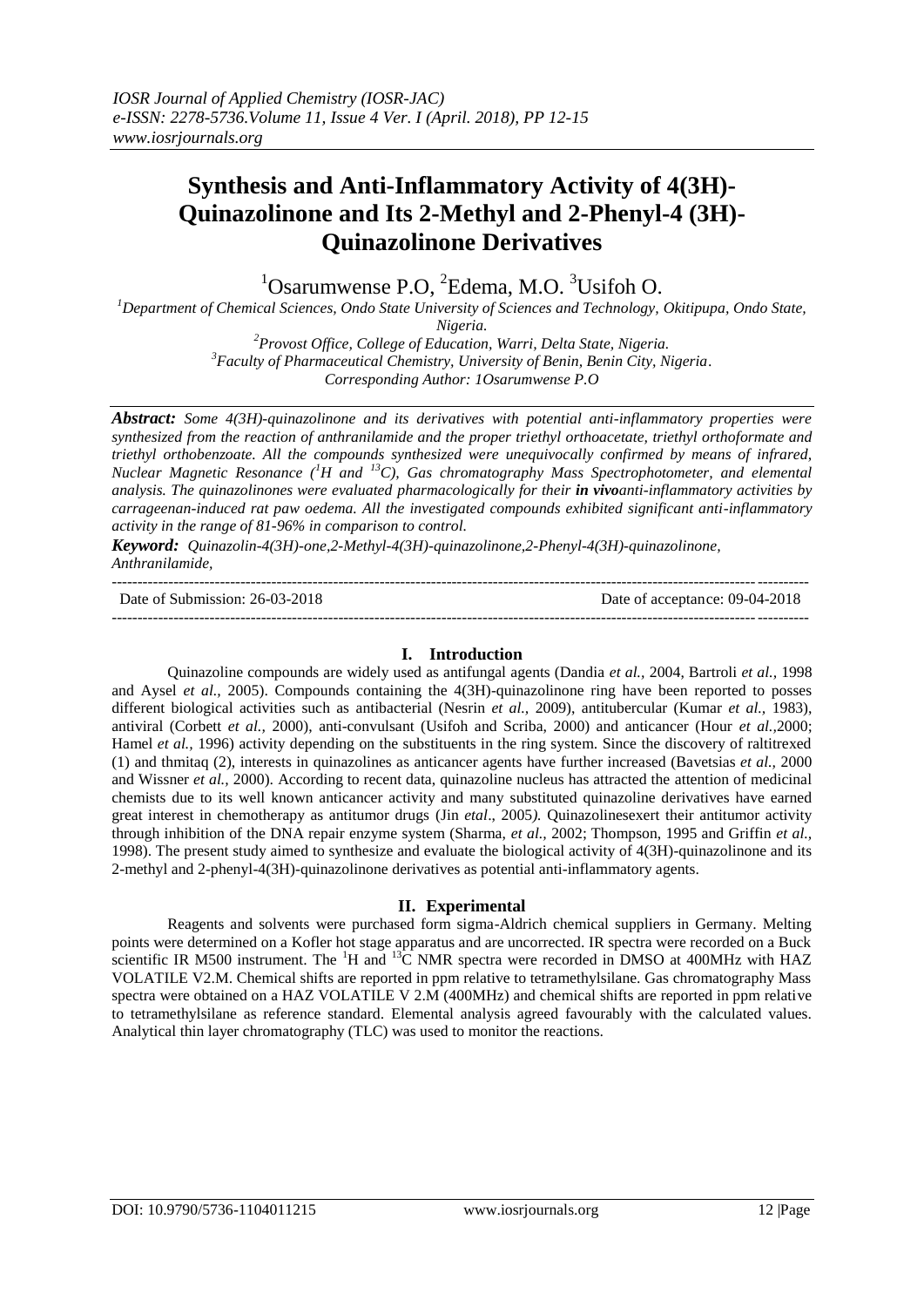

## Scheme 1

#### **III. Results**

The condensation of anthranilamide with the proper triethyl orthoacetate, triethyl orthoformate or triethyl orthobezoate gave the corresponding 4(3H)-quinazolinone, 2-methyl-4(3H)-quinazolinone and 2 phenyl-4(3H)-quinazolinone.

| Table T. Characterization and I fivsion data of B vinnesized compounds |         |                    |                      |      |  |  |  |  |
|------------------------------------------------------------------------|---------|--------------------|----------------------|------|--|--|--|--|
| Compound No                                                            | Solvent | Formula            | Analysis % Cal/Found |      |  |  |  |  |
|                                                                        |         | M. wt              |                      |      |  |  |  |  |
|                                                                        | Ethanol | $C_8H_6N_2O$       | 66.12                | 4.13 |  |  |  |  |
|                                                                        |         | (146.18)           | 67.97                | 4.21 |  |  |  |  |
|                                                                        | Ethanol | $C_9H_8N_2O$       | 67.42                | 4.99 |  |  |  |  |
|                                                                        |         | (160.18)           | 68.96                | 4.77 |  |  |  |  |
|                                                                        | Ethanol | $C_{14}H_{10}N_2O$ | 75.61                | 4.50 |  |  |  |  |
|                                                                        |         | (222.18)           | 75.10                | 4.11 |  |  |  |  |

**Table 1:** Characterization and Physical data of Synthesized compounds

| Compound No | $\mid$ 8(ppm) Carbon Atom No.                                                                     |
|-------------|---------------------------------------------------------------------------------------------------|
| -2          | 172.18 (c-2), 151.06 (c-8), 132.75 (c-1) 129.63 (c-6), 117.30 (c-4), 115.27 (c-                   |
|             | $5)115.26$ (c-7, 114.63 (c-3).                                                                    |
| . 3         | 172.18 (c-2), 151.06 (c-1), 132.75 (c-8129.63 (c-6, 117.30 (c-4), 115.27 (c-5),                   |
|             | 115.26 (c-7), 114.63 (c-3), 21.18 (c-9).                                                          |
|             | 162.08 (c-2), 156.67 (c-1), 147.61 (c-8), 135.79 (c-6), 135.18                                    |
|             | $(c-12)$ , 130.49 $(c-9)$ , 130.37 $(c-10)$ , 128.29 $(c-4)$ , 128.29 $(c-11)$ , 127.64 $(c-7)$ , |
|             | 126.92 (c-5), 120.97 (c-3).                                                                       |

**Table 2:** <sup>13</sup>C-NMR of the Synthesized Compounds

**Table 3**: Effect of the test compounds on the carragreenan-induced rat paw oedema

| Compounds                   | Doses(mg/k) | on are carragreeman modeco rac part occident<br>Change in paw oedema |                   |                 |                   |         | % Activity |                |            |  |
|-----------------------------|-------------|----------------------------------------------------------------------|-------------------|-----------------|-------------------|---------|------------|----------------|------------|--|
| No.                         | g)          | mean $\pm$ SEM in                                                    |                   |                 |                   |         |            |                |            |  |
|                             | (P.O)       |                                                                      |                   |                 |                   |         |            |                |            |  |
|                             |             | $1st$ h                                                              | 2 <sup>nd</sup> h | $3^{\rm rd}$ h  | $4^{\text{th}}$ h | $1st$ h | $2nd$ h    | $3^{\rm rd}$ h | $4^{th}$ h |  |
|                             |             |                                                                      |                   |                 |                   |         |            |                |            |  |
| $\mathcal{D}_{\mathcal{L}}$ | 10          | $3.28 \pm 0.28$                                                      | $3.73 \pm 0.44$   | $2.33 \pm 0.41$ | $1.63 \pm 0.48$   | 94.8    | 96.78      | 95.7           | 92.6       |  |
|                             |             |                                                                      |                   |                 |                   | 2       |            |                | 4          |  |
|                             | 20          | $1.33 + 0.25$                                                        | $2.80 + 0.39$     | $1.73 \pm 0.39$ | $0.73 + 0.39$     | 87.2    | 95.71      | 94.2           | 83.5       |  |
|                             |             |                                                                      |                   |                 |                   | 2       |            | 2              | 6          |  |
| 3                           | 10          | $1.98 + 0.13$                                                        | $1.88 + 0.12$     | $1.34 + 0.23$   | $1.50 \pm 0.23$   | 91.4    | 93.62      | 92.5           | 92.0       |  |
|                             |             |                                                                      |                   |                 |                   |         |            | 4              | 0          |  |
|                             | 20          | $1.98 + 0.12$                                                        | $2.58 \pm 0.38$   | $1.18 + 0.25$   | $0.65 \pm 0.70$   | 91.4    | 95.35      | 91.5           | 81.5       |  |
|                             |             |                                                                      |                   |                 |                   |         |            | 2              | 4          |  |
| $\overline{4}$              | 10          | $1.25 + 0.35$                                                        | $1.53 + 0.34$     | $1.20 + 0.26$   | $1.33 + 0.19$     | 86.4    | 92.16      | 91.6           | 90.9       |  |
|                             |             |                                                                      |                   |                 |                   | 0       |            |                | 8          |  |
|                             | 20          | $1.05 \pm 0.30$                                                      | $0.70 \pm 0.24$   | $0.90 + 0.38$   | $1.06 \pm 0.31$   | 83.8    | 82.86      | 88.8           | 88.6       |  |
|                             |             |                                                                      |                   |                 |                   |         |            | 9              | 8          |  |
| <b>INDOMET</b>              | 10          | $0.85 + 0.30$                                                        | $0.93 + 0.37$     | $0.43 + 0.20$   | $0.73 + 0.28$     | 80.0    | 87.09      | 76.7           | 83.5       |  |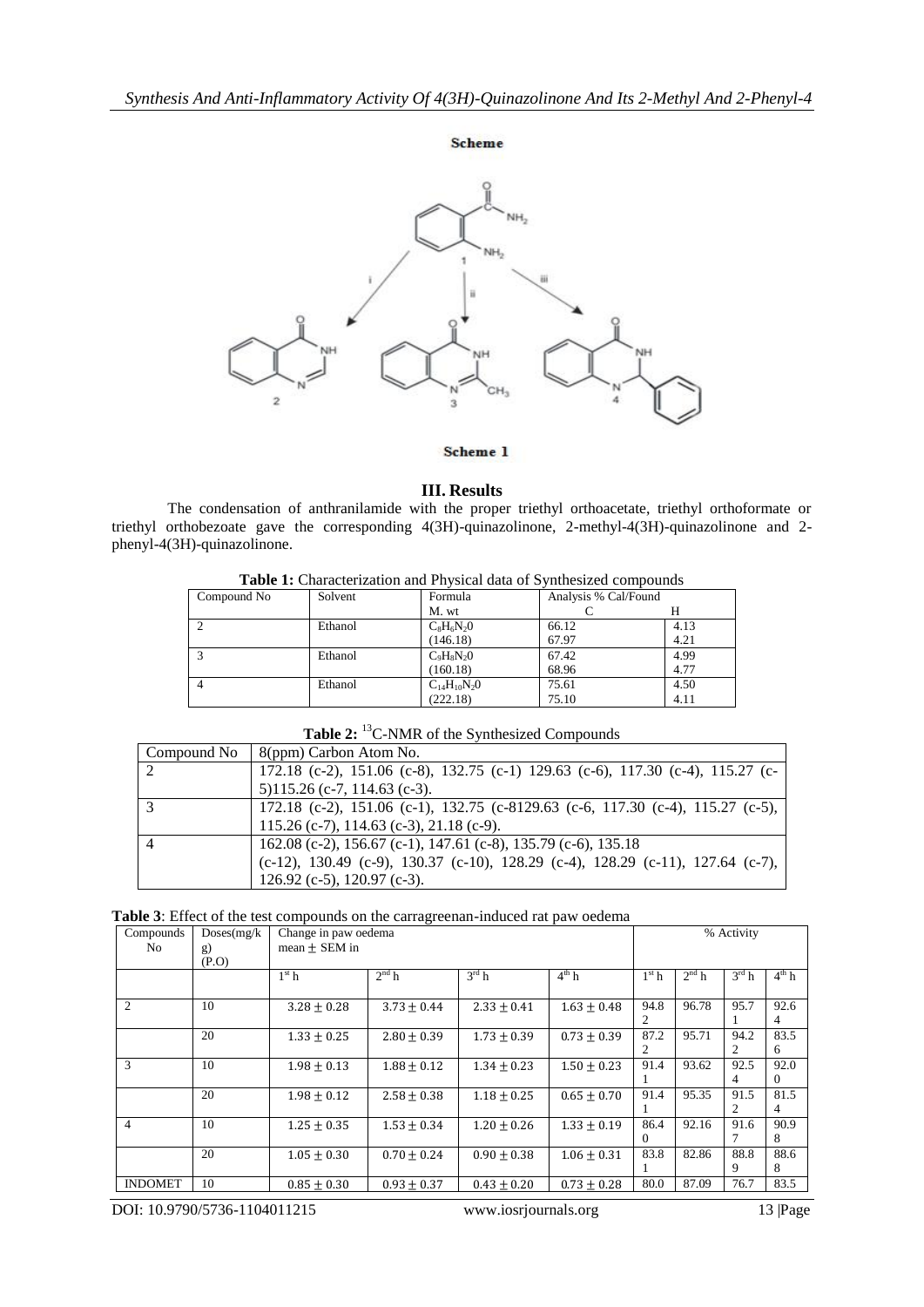| <b>ACIN</b>                    |             |                 |                 |                 |               |  |                          |  |
|--------------------------------|-------------|-----------------|-----------------|-----------------|---------------|--|--------------------------|--|
| <b>OLIVE</b><br>$_{\text{OL}}$ | $1.5$ Ml/kg | $1.17 \pm 0.25$ | $0.12 \pm 0.13$ | $0.10 \pm 0.15$ | $0.12\pm0.14$ |  | $\overline{\phantom{a}}$ |  |

Values are mean + S.E.M;  $*P<0.001$ , significantly different from control, paired t-test (n=5), P.O= per

oral.

% Activity =  $100-[100x(control/drug treated)]$ 

Indomethacin (10mg/kg) was administered orally as reference drug while 5% olive oil was used as negative control. **+**

## **General procedure for the Synthesis of 4(3H)-quinazolinone and its Derivatives**

Anthranilamide (0.005mol) and the proper triethyl orthoacetate, triethyl orthoformate or triethyl orthobenzoate (0.005mol) were reflexed in ethanol and stirred with the aid of a magnetic stirrer, until TLC indicated absence of the starting materials. The resulting solution was concentrated in vacuum and extracted with dimethylformamide (DMF). The organic layer was evaporated, filtered to give solid products which were recrystallised from appropriate solvents.

# Pharmacological **evaluation**

 **W**istar rats (180-230g) of either sex kept in the laboratory animal house of the Faculty of pharmacy, University of Benin, Benin City, Nigeria were used. The animals were maintained under standard environmental conditions and had free access to standard diet and water( test compounds were administered orally by gavage in 10% olive oil suspensions at different dose levels). Ethical approval was obtained from the Animal Use and Ethics committee of the Faculty of Pharmacy, University of Benin, Benin City, Nigeria.

## **Anti-inflammatory Activity**

Anti-inflammatory activity was measured using carrageenan induced rat paw oedema assay (Winter *et al.,* 1962; Adeyemi*et al.,* 2002). Group of 5 rats of both sexes (pregnant females excluded) were given a dose of a test compound. After one-hour 0.1ml, 1% carrageenan suspension in 0.9% NaCl solution was injected into the sub-plantar tissue of the right hind paw. The linear paw circumference was measured at hourly interval for four h two groups of drug treated rats and one control group were used each test day and the mean paw oedema value for the test group being compared with its mean value for the control group for that day.

Anti-inflammatory activity (Duffy *et al.,* 2001) was measured as the percentage reduction in oedema level when drug was present, relative to control as shown in table 3. Indomethacin (10mg/kg) was administered orally as reference drug while 10% olive oil was used as negative control.

# **Statistical Analysis**

data were expressed as mean ±SEM; the student's t-test was applied to determine the significance of the difference between the control group and the test compounds.

## **4(3H)-quinazolinone(2)**

Yield 87%,  $^{(0.59g)}$  mp 217,IR (KBr),H-NMR (DMSO-6) :S 3.37 (S,3H,CH<sub>3</sub>), 57.17 (ddd, H,C.), S7.51  $(m,H,), \delta, 7.77(S,H,CH) \delta, 8.82 (S,H,CH) \text{ FOUND:C}, 67.97:14, 4.21, \text{ Requirements:c}, 66.12, H, 4.13.$ <sup>13</sup>C.NMR (DMSO-d<sub>6</sub>):140.12(C-l), 161.0 (161.0(C-2), 115.81(C-3), 128.66(C-4), 117.29(C.5), 134.10(C-6), 115.24 (C-7).

# **2-Methyl-4(3H)-quinazolinone (3)**

Yield 84 %<sup>(0.57g)</sup> mp232<sup>0</sup>C, IR (KBr), <sup>I</sup>H-NMR (DMSO-dc):3.39 (s, 3H, CH<sub>3</sub>),  $\delta$ 6.51 (tt H,CH),  $\delta$ 7.08  $(S,H,CH)$ ,  $\delta$ 7.7A  $(S,H,CH)^{13}$ C-NMR (DMSO-d<sub>6</sub>):151.06(C-l)162.18(C-2),115.26(C.3),129.63(C-3),129.63(C-4),117.30(C-5),132.75(C-6),115.27(C-7),151.06(C-8),40.45(C-9).FOUND: C,68.96 H,4.77 Requires; C,67.42 H, 4.99

# **2-Phenyl-4(3H)-quinazolinone (4)**

Yield 75% (0.51g), mp IR (KBr) IH-NMR (DMSO-d<sub>6</sub>); S 3.40 (S, 3H, CH<sub>3</sub>),  $\delta$  6.70(s, ), $\delta$  $\delta$ 7.08 (d, ),  $\delta$  7.74 (s, ),  $^{13}$ C-NMR (DMSO-d<sub>6</sub>): 151.07(C-I), 162.19(C-2), 115.28(C-3)129.64(C-4),117.30(C-5),132.76(C-6) 114.64 (C-7), 151.07 (C-8), 40.45 (C-9),130.16(C-10)127.55(C-11),130.81(C-12), FOUND: C, 75.10 4, 4.11 Requires: C, 75.61 H, 4.50.